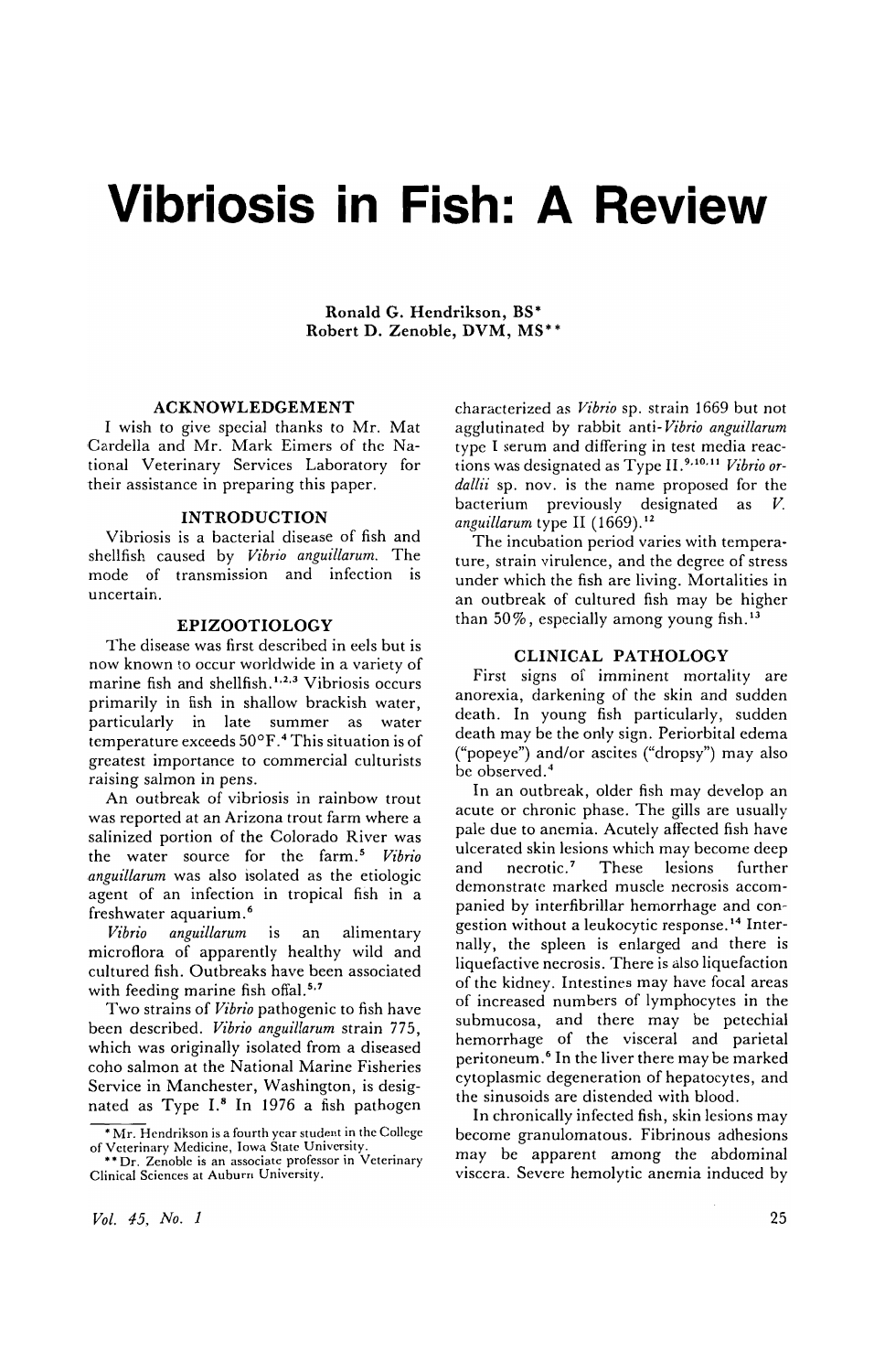the lytic toxin of *Vibrio* results in heavy deposition of hemosiderin in the melanomacrophage centers of the remaining splenic and renal hematopoietic tissue.

The lesions of vibriosis have been attributed to endo- or exotoxins.<sup>15,16</sup> Yet a study by Horbell et al., in which coho salmon were challenged with "exotoxin" or endotoxin, did not result in mortalities.8 Histologic changes were not described in their study.

# **DIAGNOSIS**

*Vibrio anguillarum* is a Gram negative, straight or slightly curved rod, motile by a single polar flagellum, cytochrome oxidasepositive, ferments glucose in 0/F medium and is inhibited by vibriostatic agent 0/129 and novobiocin. I? It is viable in distilled water, but growth is enhanced in  $1-2\%$  sodium chloride. 18

A presumptive diagnosis of vibriosis is frequently made based on the history, symptoms, and external and internal lesions. Vibriosis may be confused with furunculosis when only these criteria ae considered. 19 The etiologic agent of furunculosis is not inhibited by the addition of 0/129 to the growth medium.<sup>19</sup>

# **TREATMENT**

Three methods of treatment have been suggested: 1. terramycin in the feed at 3.0 grams per 100 pounds of fish for 10 days or until mortalities have returned to normal rates for five days, 2. sulfamerazine in the feed at 5 grams per 100 pounds of fish for 10 days, 3. a combination of 3 grams of sulfamethazine and 2 grams of furoxone in the feed per 100 pounds of fish for 10 days in cases not responding well to the above regimens. 2o While antibiotic therapy is used in clinical outbreaks, this is of value only to those fish still feeding.

# **PREVENTION AND CONTROL**

Disease resistance depends on the interaction of host, pathogen, and environment.<sup>21</sup> Variable protective results have been obtained when fish were immunized and later challenged.22.23.24.2s The heritability of vibriosis resistance in river strains of salmon parr was estimated by Gjderen and Aulestad for sire and dam components.<sup>26</sup> It has been suggested that selection of resistance to one disease may at the same time result in fish more susceptible to other diseases, as well as decreased growth rates. 2?

Another line of host defense is provided by the proteins transferrin and lactoferrin, which bind iron, rendering it unavailable to pathogens.28.29.30 Crosa reported evidence showing that *V. anguillarum* type I possesses a virulence plasmid that specifies a very efficient iron-sequestering system, thereby enabling bacteria to survive in conditions of limited iron availability.<sup>31</sup>

However, Winter et al. published evidence suggesting transferrin genotypes exist in coho salmon and steelhead trout, but did not demonstrate any difference in resistance. to vibriosis.!7 Plasmid-mediated virulence has been discussed elsewhere.<sup>11,32</sup>

The concept of vaccines for fish has been present for several years. As early as 1942, trout have been successfully immunized against certain infectious diseases. 33 Interest in vaccines waned in the 1940's and 1950's due to availability of effective chemotherapeutics and antibiotics. However, due to antibacterial resistance, these antimicrobial agents have become less effective in many fish production facilities. In addition, the fisheries industry has grown and has become an attractive market to vaccine manufacturers.

Vaccines for fish have been administered by several routes, including parenteral injection, incorporation of vaccines into the fish diet, hyperosmotic infiltration, direct immersion of fish into vaccine suspensions, and spraying or showering fish with vaccine prepara-<br>tions.<sup>25,34,35,36,37,38,39,40,41,42</sup>

Oral vaccines in feed are relatively easy to administer and less stressful to fish. However, proper dosage can not be assured. The parenteral route provides accurate dosage and assures that each fish is vaccinated. However, this method may be too costly or impractical for large numbers of fish.<sup>35</sup> Amend and Fender showed that bovine serum protein is taken up by rainbow trout through the lateral line thus the basis of the immersion method for vaccinating fish. 43 Whereas antigenic competition in animals has been observed with simultaneous administration of two or more antigens,<sup>44</sup> no antigenic competition between the two *Vibrio* strains has been demonstrated. <sup>41</sup> .45 Immersion bivalent vaccines have been shown to be protective against challenge with both strains of *Vibrio,* but monovalent vaccines only protect against homologous strains.

Results of adaptive transfer of immunity suggest that humoral antibody is the primary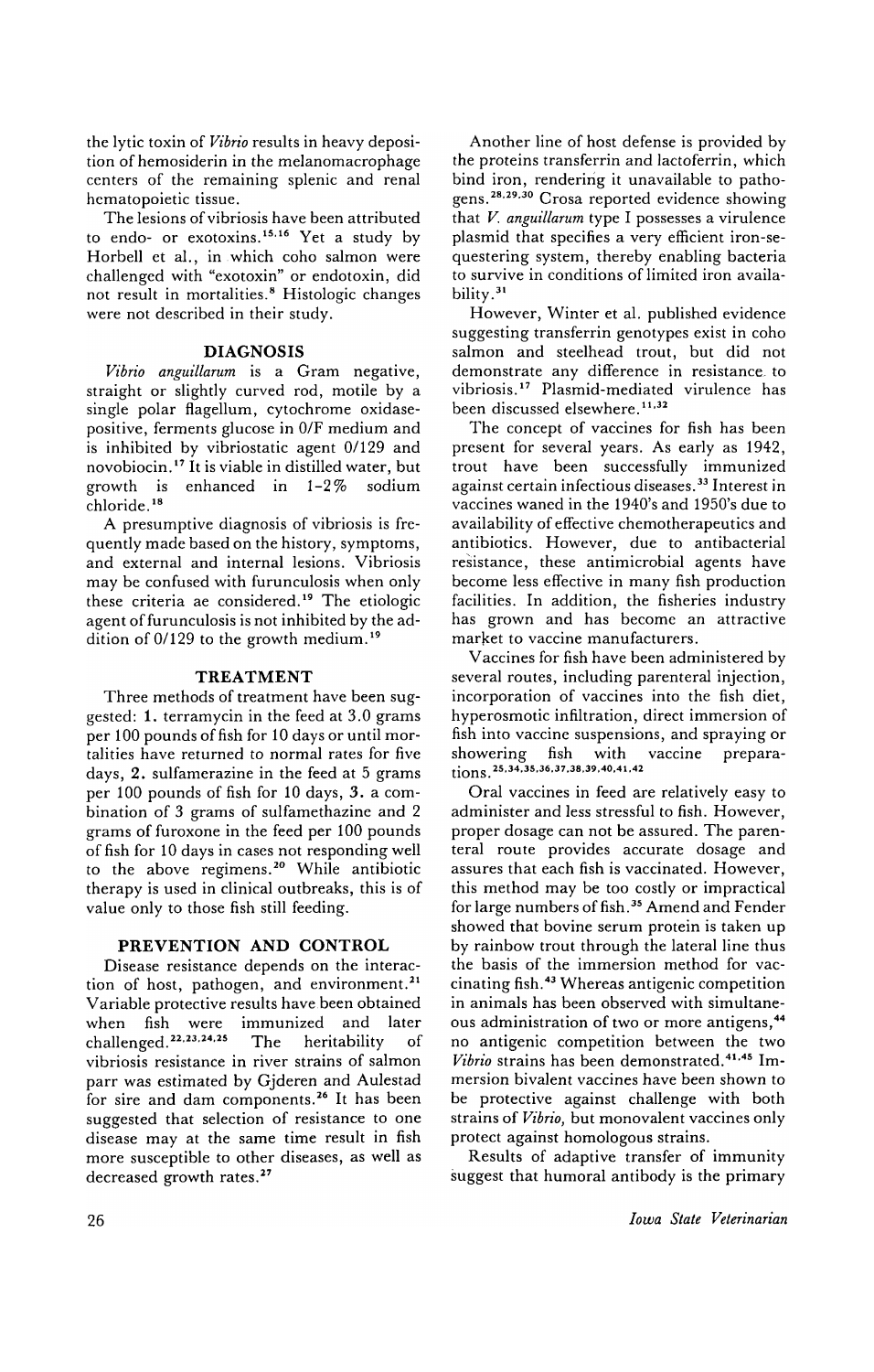defense against *V. anguillarum.* While intraperitoneal injections of bacterins produce higher humoral antibody levels than oral vaccinations, protection against vibriosis does not necessarily differ. 39 Also, spray vaccination may provide suitable results at lower cost and be performed in less time than parenteral in-<br>jections.<sup>42</sup> Vibrio sp. phenotypically similar Vibrio sp. phenotypically similar to *Vibrio anguillarum* type II (1669) has been isolated from shell fish, but was not pathogenic to salmonid fish when tested under laboratory conditions. 47 Perhaps this isolate could be used in a live vaccine if there is cross protection against pathogenic *Vibrio anguillarum.* 

### **CONCLUSION**

Vibriosis is an important disease to commercial salmon culturists. While the pathogenesis is not certain, fish mortalities can be reduced by proper immunization, antibiotic therapy, and managing fish with minimal exposure to stressful conditions.

#### **REFERENCES**

- 1. National Marine Fisheries Service: Vibriosis hits Norwegian fish. *Marine Fisheries Rev. 37(2):42-43,*  1975.
- 2. DiSalvo LH, BleckaJ, Zebal R: *Vibrio anguillarum* and larval mortality in a California coastal shellfish hatchery. *Appl.* & *Envir. Microbial.* 35(1): 219-222, 1978.
- 3. Anderson JI, Conroy DA: Vibrio disease in marine fishes. In: A symposium of diseases of fishes and shellfishes (cd. by SF Sniezko). pp. 266-272. *Am Fish Soc., Special Pub, No.5,* Washington, D.C. 1970. 4. Roberts RJ: *Fish Pathology.* London, Bailliere Tindell,
- 1978.
- 5. Ross AJ, Martin JE, Bessler V: *Vibrio anguillarum*  from an epizootic in rainbow trout (Salmo gairdneri) in the U.S.A. *Bull. off. int. Epizoot.* 69: 1139-1148, 1968.<br>6. Hocking MA, Budd J: Vibrio infection in tropical
- fish in a fresh water aquarium. J. *Wildl. Dis. 7:*  273-280, 1971.
- 7. Rucker RR: Vibrio infections among marine and freshwater fishes. *Progr. Fish. Cult.* 21(1): 22-25, 1959.
- 8. Horbell SC, Hodgins HO, Schiewe MH: Studies on the pathogenesis of vibriosis in coho salmon *Oncorhyn· chus kisutch* (Walbaum). J. *Fish Diseases* 2: 391-404, 1979.
- 9. Harrell LW, Novotny AJ, Schiewe MH, Hodgins HO: Isolation and description of two vibrios pathogenic to Pacific salmon in Puget Sound, Washington. *Fish. Bull.* 74: 447-449, 1976. 10. Bauman P, Bauman L, Bang SS, Woolkahs MJ:
- Reevaluation of the taxonomy of *Vibrio, Beneckea,* and *Photobacterium:* abolition of the genus *Beneckea. Current Microbial.* 4: 127-132, 1980.
- 11. Schiewe MH, Crosa JH: Molecular characterization of *Vibrio anguillarum* biotype 2. *Can. Microbial. 27:*  1011-1018, 1981.
- 12. Schiewe MH, Trust T J, Corsa JH: *Vibrio ordallii* sp. nov.: a causative agent of vibriosis in fish. *Current Microbial.* 6(6) 343-348, 1981.
- 13. Ciser JD, Fryer JL: An epizootic of vibrosis in

*Vol.* 45, *No. 1* 

chinook salmon. *Bull. Wildl. Dis. Assoc.* 5: 73-76, 1969.

- 14. McCarthy DH, Stevensen JP, Roberts MS: Vibrosis
- in rainbow trout. *J. Wildl. Dis.* 10: 5, 1974.<br>15. Bullock GA, Conroy DA: Vibrio diseases. In:<br>Discases of Fishes, 2A. *Bacteral Diseases of fishes* (ed. by<br>S. F. Sniezko and HR Axelrod). Jersey City, NJ., T.<br>F. H. Public
- 16. Ombreit TH, Tripp MR: Characterization of the factors responsible for the death of fish infected with *Vibrio anguillarum. Can.* J. *Micro.* 22: 1271-1274, 1975.
- 17. McDaniels D(ed): *Procedures for the deleclion and identification of certain fish pathogens.* American Fisheries<br>
Society, Fish Health Section. pp. 52-54. 1979.<br>
18. Evelyn TPT: First records of vibriosis in Pacific
- salmon cultured in Canada, and taxonomic status of the responsible bacterium, *Vibrio anguillarum.* J. *Fish.*
- *Res. Board. Can.* 28: 517-525,1971. 19. Novotny AJ, Harrell LW, Nyegaard CW: Vibriosis, a common disease of Pacific salmon cultured in marine waters of Washington. *Extension Bulletin 663.*
- Washington State University, 1975, p. 3.<br>20. Warren JW: *Diseases of hatchery fish*. U.S. Fish and<br>Wild. Serv. Minneapolis, MN. p. 20-21, 1981.<br>21. Sniezko SF: Immunization of fishes: a review. *J*.
- 
- *Wild. Dis.* 6:24, 1970. 22. Gunnels RD: Failure of vaccines to protect salmon from vibriosis enzootic in Puget Sound Washington *Am.* j. *Vet. Res.* 37:737-740, 1976,
- 23. Amend DF, Antipa R, Kerstetter TH: Increase in ocean survival of freely migrating steclhcads vaccinated against *Vibrio anguillarum. Am Fisheries Soc. Trans.* 109:287-289, 1980.
- 24. Deegan LA: Increased estaurine survival of juvenile coho salmon vaccinated against *Vibrio anguillarum. Am. Fisherifs Soc. Trans.* 110: 656-659, 1981.
- 25. Sawyer ES, Strout RG: Survival and growth of vaccinated, medicated, and untreated coho salmon *(Oncorhynchus kisutch)* exposed to *Vibrio anguillarum. Aquaculture.* 10: 311-315, 1977.
- 26. Gjedrem J. Aulestad D: Selection experiments with salmon. I. Differences in resistance to vibrio discase in salmon pair *(Salmo salar). Aquawllure.* 3(1): 51-59, 1974.
- 27. Winter GW, Schreck CB, Mcintyre: Resistance of different stocks and transferrin genotypes of coho salmon, *Oncorhynchus kisulch*, and stechhead trout, *Salmo gairdneri*, to bacterial kidney disease and vibriosis. U.S. Natl. Mar. Fish. Serv. Fish. Bull. 77(4): 795-802,
- 28. Weinberg ED: Iron and susceptibility to infectious disease. *Science* 184: 952-956, 1974.
- 29. Payne SM, Finkelstein RA: The critical role of iron in host-bacterial interactions.  $J.$  Clin. Invest. 61: host-bacterial interactions. J. 1428-1440, 1978.
- 30. Bullen JJ, Rogers HJ, Griffiths E: Role of iron in bacterial infection. *Curr. Topics Microbiol. Immun.* 80: 1-35, 1978.
- 31. Crosa JH: A plasmid associated with virulence in the marine fish pathogen *Vibrio anguillarum* species an iron-sequestering system. *Nature* (London) 284: 566-568, 1980.
- 32. Crosa JH, Schiewe MH, Fa1kow S: Evidence for a plasmid contribution to the virulence of the marine fish pathogen Vibrio anguillarum. Infect. Immun. 18: 509-513, 1977.
- 33. Busch RA: Protective vaccines for mass immunization of trout. *Salmonid.* March/April, p. 10, 1978.
- 34. Corbel MJ: The immune response in fish: a review. J *Fish Bioi.* 7: 539-563, 1975. 35. Fryer JL. Nelson, JS Garrison RL. Vibriosis in fish.
- reprinted from *Progress* in *Fishery and Food Science,* vol. 5 pp. 129-133, 1972.
- 36. Amend DF: Prevention and control of viral diseases